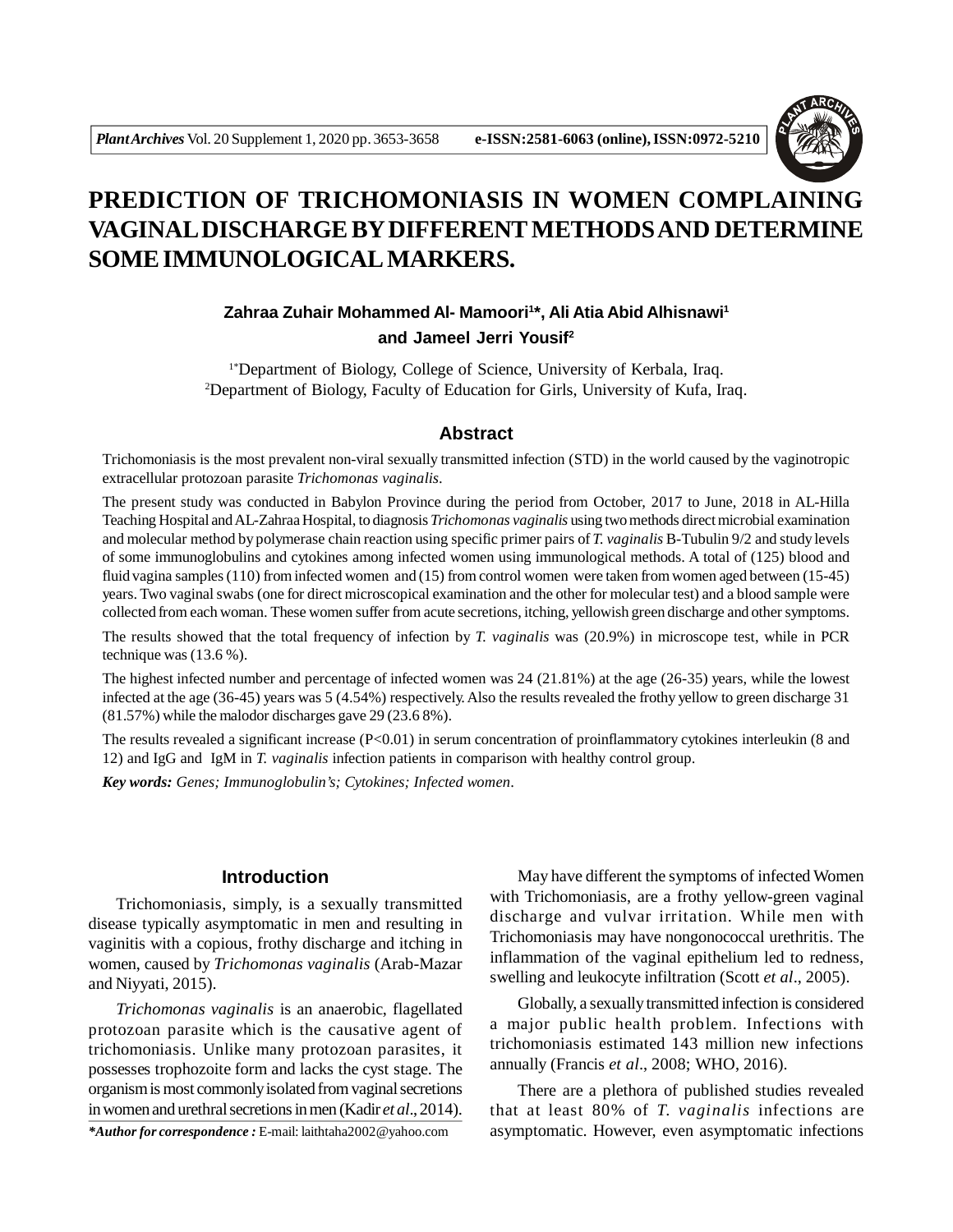are a public health concern. Trichomoniasis is linked to various inflammatory diseases such as prostatitis, pelvic inflammatory disease (PID) as well as to increase in the risk of Human Immunodeficiency Virus (HIV) acquisition. It is also associated with infertility in men and women as well as co-infections with different STIs (Poole and McClelland, 2013).

Diagnosis of trichomoniasis by microscopic examination is considered the most tradition method, Wet mount preparations are useful for giving clear images of fresh specimens under the microscope (Van Der Pol, 2015).

The different samples can be used for the laboratory investigation of trichomoniasis. Vaginal sample (vaginal swab and vaginal secretions), urine and dried blood spot (DBS) are the sample of choices. Vaginal samples have better sensitivity than urine sample to examine the trophozoites to detect anti-trichomonal antibody by enzyme immunoassay (EIA) (Mason *et al*., 2005).

Enzyme immunoassay (EIA) detects exposure to trichomonal infection with >90% sensitivity in men and women

(Mason *et al*., 2001) amplification, with increased diagnostic performance have been developed (Hobbs and Seña, 2013).

These tests are validated for the

detection of *T. vaginalis* in women and men as well as PCR is the only method currently available for rapid laboratory diagnosis (Samra *et al*., 2011).

# **Materials and Methods**

# **Sample collection**

After insertion, endocervical swab was obtained by a specialized gynecologist. The swab was inserted (1-2) cm into the endocervical canal followed by a few rotations (Siegel *et al.*, 2007). The swab was stored in  $(-20^{\circ}C)$ until using in PCR technique. By using syringe, 3 ml of venous blood was taken from each woman for the serological test. After that 3ml of the blood sample was placed in a gel tube and left standing to clot, then the tube was centrifuged at 3000 rpm for 10 minutes to collect the serum. All serum was stored in the refrigerator at  $-20^{\circ}$ C until using in ELISA.

### **Examination of sample (wet mount examination)**

Immediately, one drop from each tube was applied to a glass slide, covered with a cover slip and examined under the microscope by using the high power objective (X40) for the presence of *T. vaginalis*. The wet mounts were

examined for at least ten minutes (Philip *et al*., 1987). Positive results were defined as the presence of one or more Trichomonads with characteristic motility (jerky movement) and morphology. The Trichomonads may be inactive and non-motile as in chronic or asymptomatic condition. The wet mount is also used to demonstrate the presence of clue cells in vaginal secretions; these cells were epithelial cells covered by masses of bacteria of varying morphology (Rockett *et al*., 2004).

#### **DNA extraction:**

### **• DNA extraction from vaginal swab**

Before DNA extraction, swabs were taken from the freezer and left at room temperature till thawing. The vaginal cotton swab was transferred into Eppendorf tube. Extraction was performed according to the manufacturer company (FAVORGEN Genomic DNA Mini Kit Cultured Cell/USA)

### **PCR technique**

Pcr protocol was used to investigate B-tubline gene (BTUB) using primers produced by primer company-**Table 1:** Primer sequences and characteristics.

| Primer | Primer structure $(5' – 3')$   | Segment |
|--------|--------------------------------|---------|
| BTUB9  | 5' CATTGATAACGAAGCTCTTTACGAT3' | 112bp   |
| BTUB2  | 5' GCATGTTGTGCCGGACATAACCAT3'  |         |

UAS. Table 1, shows sequences of primers and PCR product sizes of BTUB and TLR4 genes.

For B-tubline gene amplification, each pcr tube has contained 12.5  $\mu$ l master mix with standard buffer, 0.5 $\mu$ l from each R-primer and F-primer,  $5 \mu l$  of template DNA and 6.5 $\mu$ l of free nuclease water (total volume :25  $\mu$ l). PCR-mix tubes were closed and transferred then into the thermocycler. The amplification was performed in the PCR tubes and the procedure is as follows in table 2.

### **Agarose Gel Electrophoresis**

Polymerase chain reaction products were analysed by 2% agarose gel electrophoresis (w/v) using TBE 0.5 X.

# **Immuno Tests**

- Enzyme immunoassay (EIA) Detection:
- Interleukin 8 (IL-8):

The Assay Max Human Interleukin -8 (IL- 8) ELISA kit was achieved according to the manufacturing company

| <b>Primers</b>      | <b>Steps</b> | <b>Initial</b><br>denaturation | Denatu-<br>ration | Annea-<br>ling | <b>Exten-</b><br>sion | Final<br>extension |
|---------------------|--------------|--------------------------------|-------------------|----------------|-----------------------|--------------------|
|                     | Temp. $(Co)$ | 94                             | 94                | 60             | 68                    | 68                 |
| BTUB <sub>9/2</sub> | Time         | 30 sec.                        | $30$ sec.         | $45$ sec.      | $45$ sec.             | 5 min              |
|                     |              | Cycle                          |                   |                |                       |                    |

**Table 2:** Cycling parameters of genes amplification.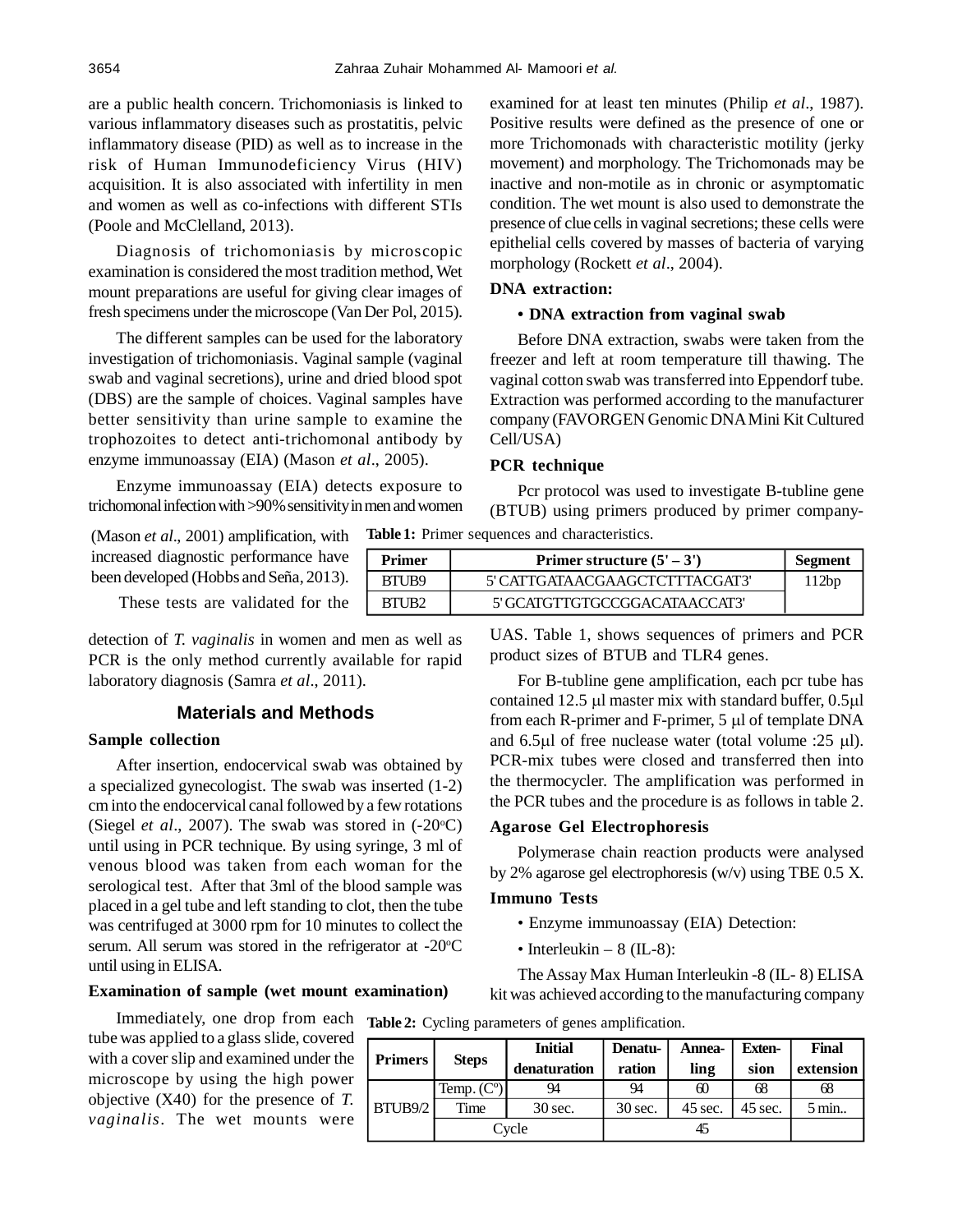### (Elabscience/USA).

## **Interleukin – 12 (IL-12)**

The Assay Max Human Interleukin -12 (IL- 12) ELISA kit was achieved according to the manufacturing company (Elabscience/USA).

# **Measurement of IgG and IgM Concentration in women Infected with Trichomoniasis by Immune Diffusion Technique**

The Mancini (1965) method has adopted in this test, in brief, the plate was opened and left to stand for about 5 minutes at room temperature so that any condensed water in the wells evaporated, then wells were filled with 5 ìl of undiluted patient samples.

The plate was closed with the lid, the samples was left for about 20 min for diffusing into the gel, then left to stand, overturned into the envelope, at room temperature for 48 hours, then the spreading of the antibody was observed in a round shape as the diameter of the circle increased in the sample. The diameter of the ring formed in the agar plate was then measured with an ocular lens inserted from 1-20 mm and the measurements were compared with antibody concentration in the table attached with the test kit.

### **Statistical analysis**

Data processing and the statistical analysis were performed using Statistical Package for the Social Sciences (SPSS; version 18.0). The results were given as mean  $\pm$  standard deviation (Mean  $\pm$  S.D). Statistical analysis for the significance of differences of the quantitative data was conducted by using ANOVA test for single factor means. Unpaired, Unequal Variances, Student's t test used for the determination of significant differences between means of different immunoglobulin's and cytokines used in

this study and TLR4. The probability levels were indicated as follows (\*p < 0.05; \*\*p < 0.01; \*\*\*p < 0.001 and \*\*\*\*p < 0.0001 and similarly for other symbols).

### **Results**

# **Total percentage of** *T. vaginalis* **infection by two methods of diagnosis (Microscopic Examination and PCR).**

In the present study the patient's women were married, non-pregnant aged between 15 and 45 years. Out of (110) high vaginal swab specimens collected from women suspected of having trichomoniasis and (15) healthy women as a control group were examined by microscope and polymerase chain reaction technique, the results showed that the positive samples which was diagnosed by microscopic constitute 23 (20.9%), while those by PCR technique was 15 (13.6 %). In otherwise control after examination all individuals were negative (0% positive). These results are shown in table 3.

**Table 3:** Total percentage of *Trichomonas vaginalis* infection detected by two methods of diagnosis (Microscopic examination and PCR.

| <b>Methods of</b>       | <b>Total</b> | No.                 | No.                   |
|-------------------------|--------------|---------------------|-----------------------|
| diagnosis               | samples      | $P + (\frac{6}{9})$ | $P - (\frac{9}{6})$   |
| Microscopic examination | 110          | 23(20.9)            | 87 (79.09)            |
| <b>PCR</b>              | 110          |                     | $15(13.6)$ 95 (86.36) |
| Control                 | 15           | 0(0)                | 15(100)               |

### **Molecular techniques**

# **• Detection of** *Trichomonas vaginalis* **using PCR diagnosis:**

The *T. vaginalis* specific primers, PCR amplified a fragment size of 112 bp in positive test samples. No amplification was detected in the negative control samples. The results showed that the extracted DNA of



**Fig. 1:** Representative agarose gel image of the amplified PCR product from *T. vaginalis* DNA from collected high vaginal swabs, using red safe dye. M is the 50 bp molecular weight marker; Lane 1 is negative control; Lanes 2 - 14 are the field test samples; Lane 3, 6 and 11 were samples positive for *T. vaginalis*; Lane 2, 4, 5, 7, 8, 9, 10, 12, 13 and 14 were samples negative for *T. vaginalis.*

> swabs contain parasite DNA as shown in fig. 1, Which revealed the present of single band of amplified DNA with product size of 112 bp.

# **The infection percentage of** *T. vaginalis* **according to age groups**

Table 4, demonstrates that the percentage of infection with trichomoniasis in women according to the age group. The highest incidence of *T. vaginalis* infection occurred in age group of (26-35) years with the percentage of (47.06%), followed by the age group of (15-25) years with the percentage of (32.14%) and followed by the age group of (36-45) years with the percentage of (16.13%).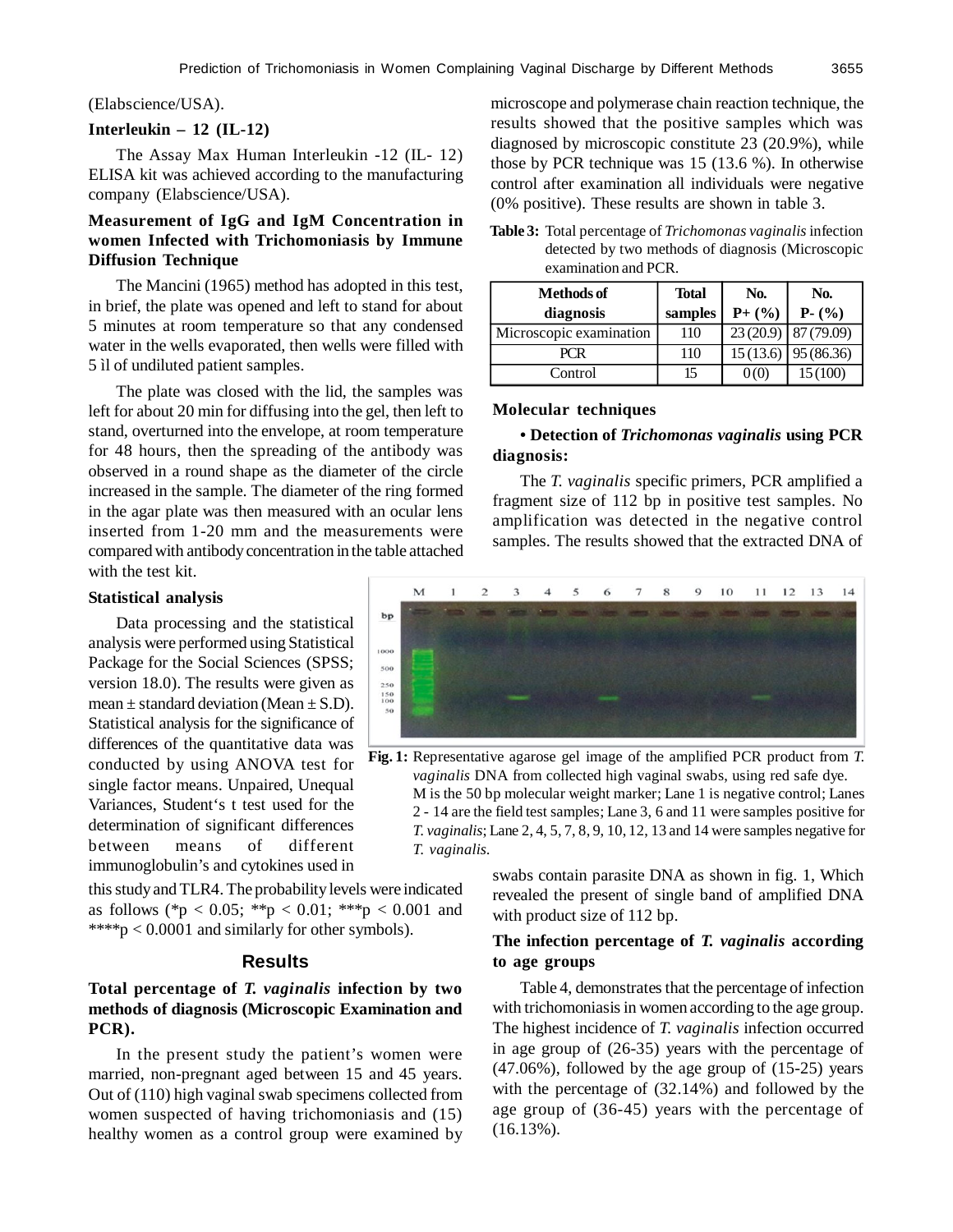| Age<br>group | Total No.<br><b>Examined women</b> | No. of infected<br>women | <b>Percentage</b> |
|--------------|------------------------------------|--------------------------|-------------------|
| $15 - 25$    | 78                                 |                          | 32.14             |
| $26-35*$     |                                    | 24                       | $47.06*$          |
| 36-45        |                                    |                          | 16.13             |
| <b>Total</b> | 110                                | 38                       | 34.55             |

**Table 4:** The infection percentage of *Trichomonas vaginalis* according to age.

\*The highest infection with *T.vaginalis*.

# **The infection percentage of** *T. vaginalis* **according to infection symptoms**

### **• Vaginal discharge color:**

As table 5, indicates that, the percentage of infection with trichomoniasis in women according to vaginal discharge color, the highest infection found with Yellow to green discharge which the number and percentage of infection was 31 (81.57%), followed by the women with bloody discharge 5 (13.15%), followed by the women with clear (white) discharge 2 (5.26%).

**Table 5:** The vaginal discharge color and infection with *T*. *vaginalis.*

| <b>Symptoms</b> |                            | No.             | <b>Percentage</b> |  |
|-----------------|----------------------------|-----------------|-------------------|--|
|                 | Abnormal vaginal discharge | <b>Positive</b> | $\frac{0}{0}$     |  |
|                 | White                      |                 | 5.26              |  |
| Color           | Yellow to green            | $31*$           | 81.57             |  |
|                 | <b>Bloody</b>              |                 | 13.15             |  |
| Total           |                            |                 |                   |  |

\*The highest infection with *T.vaginalis*.

### **• Vaginal discharge odor:**

The results reveal that the number and ratio of the women with malodor vaginal discharge 29 (76.31%), while the women with odorless vaginal discharge had the number and percentage of 9 (23.68%), these results as shown in table 6.

**Table 6:** The vaginal discharge odor and infection with *Trichomonas vaginalis.*

| <b>Symptoms</b>            |          | No.             | <b>Percentage</b> |  |
|----------------------------|----------|-----------------|-------------------|--|
| Abnormal vaginal discharge |          | <b>Positive</b> | $\frac{0}{0}$     |  |
| Odor                       | Malodor  | $29*$           | 76.31             |  |
|                            | Odorless |                 | 23.68             |  |
| Total                      |          | 38              | 100               |  |

\*The highest infection with *T.vaginalis*.

## **Discussion**

The findings suggest that the difference between two methods is due to the results caused by different specificity and sensitivity, wet-mount microscopy, which is commonly used in routine tests, a rapid, inexpensive screening technique, but having low sensitivity shows a sensitivity of (38%) depend on the time, experience, the immediate examination of the specimen, the trophozoites loose movements after the protozoan has been removed from body temperature and may be the use of dry swabs or delayed transportation of the specimen to the laboratory these factors that contribute to low test sensitivity with wet-mount microscopy (Figueroa-Angulo *et al*., 2012; Nathan *et al*., 2015).

The high sensitivity and specificity of PCR reported in this study would offer a useful rapid screening tool. This could reduce spread and transmission of the infection, in particular from asymptomatic patients but its availability and cost effectiveness limit its use in routine diagnostic laboratories according to (Smooker *et al*., 2010).

The finding of the present study suggests that the age groups of (26-35) have higher incidence with this infection than the age group of (15-25) years. This result can be explained by the fact that the ability of the parasite to alternate the vaginal environment for its survival (Huppert *et al*., 2005). The result also shows that the lowest rate of infection in the age group of (36-45) years, these results are identical with the study of (Dahab *et al*., 2012) who proved the prevalence rates tend to decrease in elderly women (40-45) years, may probably be related to the development of acquired immunity to infection with increase of age.

The reason of the malodor may be because of the metabolic by products of anaerobic *T. vaginalis* and other anaerobes that increased the concentration during Trichomoniasis which may contribute to the malodor discharge. The fishy discharge odor may be caused by volatilization of amine, most commonly putrescence and cadaverine, which are produced by bacterial metabolism (Coexistence between *Gardenrella vaginalis -* with *T. vaginalis*), the amine odor often increases with menses and after intercourse when the amine is volatilized by alkalization (Al Gazali *et al*., 2017).

As a mucosal pathogen, *T. vaginalis* must adhere to epithelial cell monolayer and once in contact with host cells, the parasite undergoes a drastic morphological shift that leads to tight association to the target cells (Figueroa-Angulo *et al*., 2012).

"Through the recognition of pathogens or their products, TLRs can induce the production of cytokines such as IL-12 and IL-18 in APCs. These cytokines function as instructive cytokines and drive naïve T cells to differentiate into  $\mathrm{T_H1}$  cells. Pathogens are also captured in multiple ways, including phagocytosis, endocytosis or via TLRs themselves" (Akira *et al*., 2001)

The finding of the present study also revealed a highly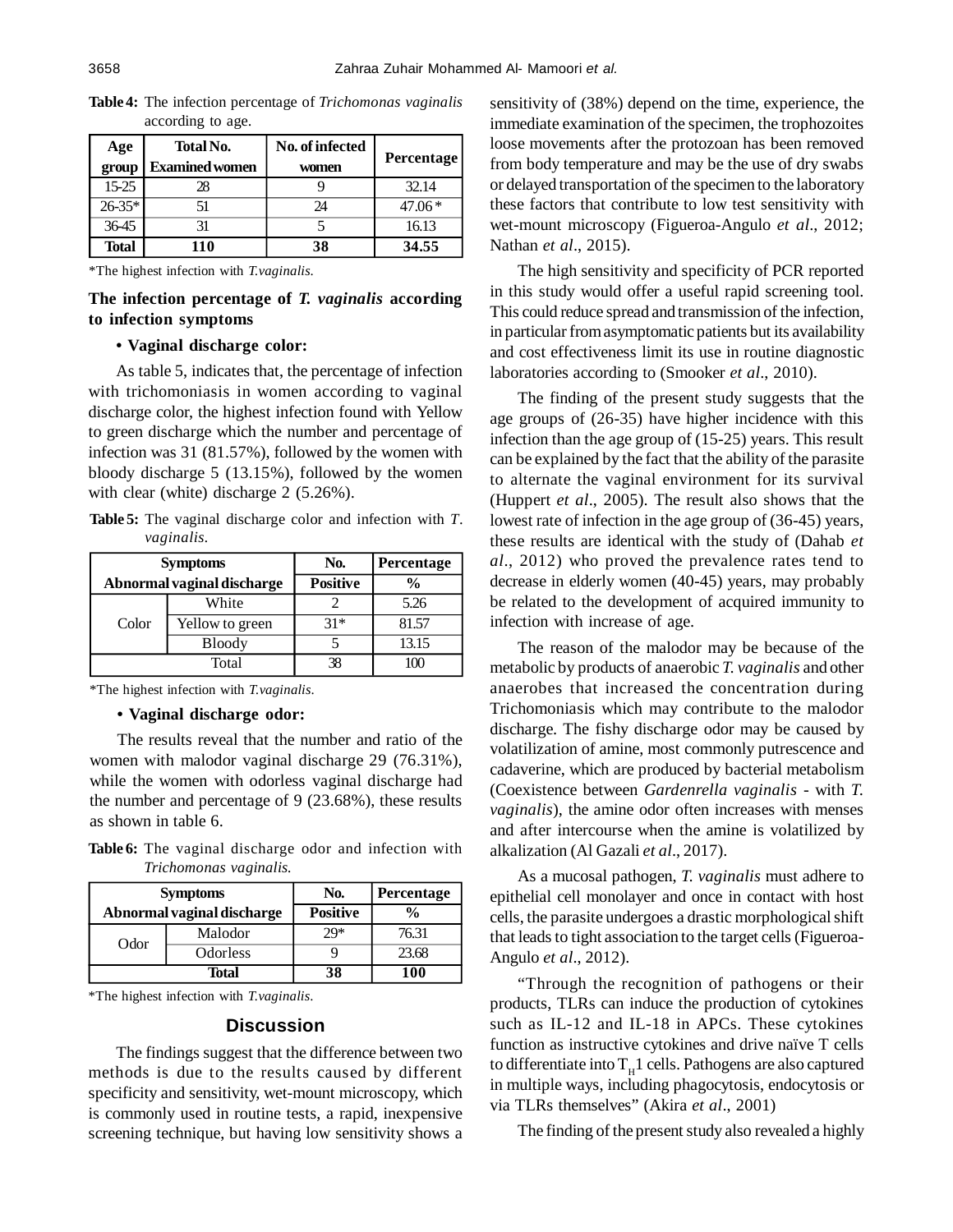significant increase in the concentration of (IL-8) cytokines in serum of patient infected with *T. vaginalis* compared to the healthy control group. This result agrees with study of (Nam *et al.*, 2012) proved that the human neutrophils and macrophages stimulated by *T. vaginalis* which produced the (IL-8) and pro-inflammatory cytokines tumor necrosis factor and  $IL-1\beta$ .

(Nguyen *et al.*, 2005) revealed that the IL-1 $\beta$ , IL-2, IL-6 and IL-8 present in higher level which correlated with infection agent example *T. vaginalis*.

The result of (Fichorova *et al*., 2006) showed that LPG stimulates a significantly increased IL-8 production in the absence of cell toxicity and at low baseline levels of endogenous IL-1 and TNF- $\alpha$ .

These findings suggest that the production of IL-8 upon *T.vaginalis* infection may be secondary to cytopathic effects and the release of the early response proinflammatory cytokine TNF- $\alpha$  and IL-1 $\beta$  by damage epithelial cells (Al-Qadhi, 2014).

Data from the present study showed highly significant increase in the concentration of proinflammatory IFN and IL-12.

In serum of patients infected with *T. vaginalis* in comparison with control group, suggesting that cytokines and chemokines provide a mechanism for initiation, amplification or containment of inflammation during disease status. This result agrees with study of (Li *et al*., 2018) which proved that *T. vaginalis* induced proinflammatory cytokines production in macrophages through the activation of MAPK *via* TLR2.

The most striking result to emerge from the data is that a significant increase in the concentration of, IgA, IgE and IgG and IgM in serum of infected with *T. vaginalis* patients compared to control group. This agrees with the experimental trichomoniasis conducted by paintlia *et al*., (2002) on mice infected with symptomatic and asymptomatic isolates of *T.vaginalis* alone. This increase in the concentration of IgA, IgE, IgG and IgM cooperates with increase in the B-lymphocyte which generate IgA, IgE, IgG and IgM responses (Vojdani, 2009; Finkelman *et al*., 1990).

Another study demonstrated that the concentration of IgG and IgM significantly increase in serum of infected with *T.vaginalis* patient in comparison with control group. This demonstrates an incitement of the humoral immune response during the infection with *T. vaginalis* (Gould *et al*., 2003; Kaur *et al*., 2008).

### **Conclusions**

This study showed a low prevalence of *T. vaginalis*

infection in the study population.

PCR appears to be the most sensitive and specific method for detection of genital infections with *T. vaginalis.*

Also, there is a significant increase in the cytokines (IL-8 and IL-12) and immunoglobulin's (IgG and IgM) in the serum of women infected with *T. vaginalis.*

This indicates a stimulation of the cellular and humoral immune response during the infection with *T. vaginalis.*

# **References**

- Akira, S., K. Takeda and T. Kaisho (2001). Toll-Like Receptors: Critical Proteins Linking Innate and Acquired Immunity. *Nature Immunology.,* **2:** 675.
- Al-Qadhi, B.N. (2014). Research Article Prediction Of Acute Trichomoniasis In Women Complaining Vaginal Discharge By Different Immunological Methods.
- Al-Gazali, B.S., M.K. Al-Hadraawy and H.A. Al-Fatlway (2017). Study Level Of Interleukin-1 $\beta$  And Interleukin-2 In Women Infected With *Trichomonas vaginalis* Parasite. *Al-Qadisiyah Medical Journal.,* **10:** 138-143.
- Arab-Mazar, Z. and M. Niyyati (2015). *Trichomonas vaginalis* Pathogenesis: A Narrative Review. *Novelty In Biomedicine.,* **3:** 148-154.
- Dahab, M., W. Koko, E. Osman and A. Hilali (2012). Prevalence and Transmission Of *Trichomonas vaginalis* Infection Among Women In Khartoum State, Sudan. *Journal Of Public Health and Epidemiology.,* **4:** 34-38.
- Fichorova, R.N., R.T. Trifonova, R.O. Gilbert, C.E. Costello, G.R. Hayes, J.J. Lucas and B.N. Singh (2006). *Trichomonas vaginalis* Lipophosphoglycan Triggers A Selective Upregulation Of Cytokines By Human Female Reproductive Tract Epithelial Cells. *Infection and Immunity.,* **74:** 5773-5779.
- Figueroa-Angulo, E.E., F.J. Rendón-Gandarilla, J. Puente-Rivera, J.S. Calla-Choque, R.E. Cárdenas-Guerra, J. Ortega-López, L.I. Quintas-Granados, M.E. Alvarez-Sánchez and R. Arroyo (2012). The Effects Of Environmental Factors On The Virulence Of *Trichomonas vaginalis*. *Microbes and Infection.,* **14:** 1411-1427.
- Finkelman, F.D., J. Holmes, I.M. Katona, J.F. Urban Jr, M.P. Beckmann, L.S. Park, K.A. Schooley, R.L. Coffman, T. R. Mosmann and W.E. Paul (1990). Lymphokine Control of *In Vivo* Immunoglobulin Isotype Selection. *Annual Review Of Immunology.,* **8:** 303-333.
- Francis, S.C., C.K. Kent, J.D. Klausner, L. Rauch, R. Kohn, A. Hardick and C.A. Gaydos (2008). Prevalence Of Rectal *Trichomonas vaginalis* And Mycoplasma Genitalium In Male Patients At The San Francisco Std Clinic, 2005-2006. *Sexually Transmitted Diseases.,* **35:** 797.
- Gould, H.J., B.J. Sutton, A.J. Beavil, R.L. Beavil, N. Mccloskey, H.A. Coker, D. Fear and L. Smurthwaite (2003). The Biology